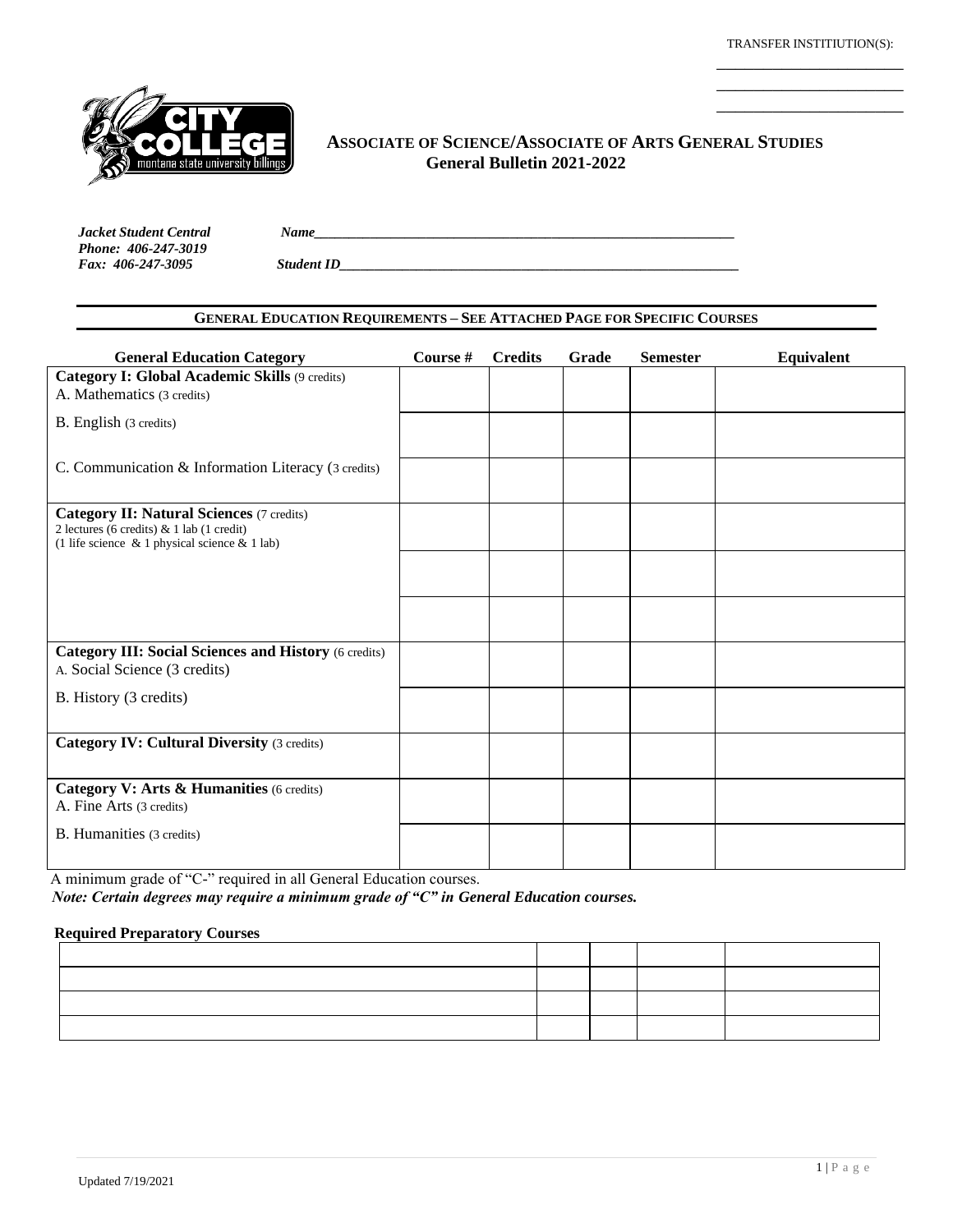## **GENERAL EDUCATION REQUIREMENTS**

|                                                                |     | <b>CATEGORY I: GLOBAL ACADEMIC SKILLS</b><br>9 credits        |   |  |
|----------------------------------------------------------------|-----|---------------------------------------------------------------|---|--|
| Students are required to take one course from each subcategory |     |                                                               |   |  |
|                                                                |     | <b>Subcategory A - Mathematics</b><br>3 credits               |   |  |
| $+M$                                                           | 105 | <b>Contemporary Mathematics</b>                               | 3 |  |
| $+M$                                                           | 114 | <b>Extended Technical Mathematics</b>                         | 3 |  |
| $+M$                                                           | 121 | College Algebra                                               | 3 |  |
| М                                                              | 122 | College Trigonometry                                          | 3 |  |
| М                                                              | 130 | Math for Elementary Teachers I                                | 3 |  |
| $+M$                                                           | 140 | College Math for Healthcare                                   | 3 |  |
| $+M$                                                           | 143 | <b>Finite Mathematics</b>                                     | 4 |  |
| M                                                              | 161 | Survey of Calculus                                            | 3 |  |
| М                                                              | 171 | Calculus I                                                    | 4 |  |
| <b>STAT</b>                                                    | 141 | <b>Introduction to Statistical Concepts</b>                   | 3 |  |
| <b>STAT</b>                                                    | 216 | Introduction to Statistics                                    | 4 |  |
| <b>Subcategory B - English</b>                                 |     | 3 credits                                                     |   |  |
| $+WRIT$                                                        | 101 | College Writing I                                             | 3 |  |
| $+WRIT$                                                        | 121 | Introduction to Technical Writing                             | 3 |  |
| $+WRIT$                                                        | 122 | <b>Introduction to Business Writing</b>                       | 3 |  |
| WRIT                                                           | 201 | College Writing II                                            | 3 |  |
| WRIT                                                           | 220 | Business & Professional Writing                               | 3 |  |
| WRIT                                                           | 221 | <b>Intermediate Technical Writing</b>                         | 3 |  |
|                                                                |     | Subcategory C- Communication & Information Literacy 3 credits |   |  |
| <b>BMIS</b>                                                    | 150 | <b>Computer Literacy</b>                                      | 3 |  |
| $+COMX$ 111                                                    |     | Introduction to Public Speaking                               | 3 |  |
| $+COMX$ 115                                                    |     | Introduction to Interpersonal Communication 3                 |   |  |
| LSCI                                                           | 125 | Research in the Information Age                               | 3 |  |

**CATEGORY II: NATURAL SCIENCES 6 cr. lecture & 1 cr. lab**

*Students are required to take one course from each subcategory and at least one corresponding lab or Integrated Sciences*

|                            |                                                   | a least one corresponding and <u>or</u> integrated sciences    |                  |
|----------------------------|---------------------------------------------------|----------------------------------------------------------------|------------------|
|                            |                                                   | <b>Subcategory A – Life Sciences</b>                           | 3-4 credits      |
| <b>BIOB</b>                | 101                                               | Discover Biology<br>3                                          |                  |
| <b>BIOB</b>                | 102                                               | Discover Biology Lab<br>1                                      |                  |
| <b>BIOB</b>                | 121                                               | Fundamentals of Biology for Allied Health                      | 3                |
| <b>BIOB</b>                | 122                                               | Fund of Biology: Evolution, Ecology, &                         |                  |
|                            |                                                   | Biodiversity                                                   | 3                |
| <b>BIOB</b>                | 123                                               | Fund of Biology: The Nature of Nutrition                       | 3                |
| <b>BIOB</b>                | 160                                               | Principles of Living Systems                                   | 3                |
| <b>BIOB</b>                | 161                                               | Principles of Living Systems Lab                               | $\mathbf{1}$     |
| Subcategory $B -$          |                                                   | <b>Physical Sciences</b>                                       | 3-4 credits      |
| <b>ASTR</b>                | 110                                               | Introduction to Astronomy                                      | 3                |
| <b>ASTR</b>                | 111                                               | Introduction to Astronomy Lab                                  | 1                |
| $+CHMY$                    | 121                                               | Introduction to General Chemistry                              | 3                |
| $+CHMY$                    | 122<br>Introduction to General Chemistry Lab<br>1 |                                                                |                  |
| <b>CHMY</b>                | 141                                               | College Chemistry I<br>3                                       |                  |
| <b>CHMY</b>                | 142                                               | College Chemistry Laboratory I<br>1                            |                  |
| GEO                        | 101                                               | 3<br><b>Introduction to Physical Geology</b>                   |                  |
| GEO                        | 102                                               | Introduction to Physical Geology Laboratory<br>$\mathbf{1}$    |                  |
| <b>GPHY</b>                | 262                                               | Spatial Sciences Technology & Applications<br>3                |                  |
| <b>GPHY</b>                | 263                                               | Spatial Sciences and Technology Laboratory<br>$\mathbf{1}$     |                  |
| <b>PHSX</b>                | 103                                               | 3<br>Our Physical World                                        |                  |
| PHSX                       | 104                                               | Our Physical World Lab                                         | 1                |
| <b>PHSX</b>                | 205                                               | College Physics I                                              | 3                |
| <b>PHSX</b>                | 206                                               | College Physics I Lab                                          | 1                |
| <b>Integrated Sciences</b> |                                                   |                                                                |                  |
|                            |                                                   | SCIN 101, 102, 103, 104 Integrated Sciences                    | 3, 1, 3, 1       |
|                            |                                                   | <b>CATEGORY III: SOCIAL SCIENCES AND HISTORY</b>               | <b>6</b> credits |
|                            |                                                   | Students are required to take one course from each subcategory |                  |
|                            |                                                   | <b>Subcategory A - Social Sciences</b>                         | 3 credits        |
| <b>ANTY</b>                | 217                                               | Physical Anthropology & Archeology                             | 3                |
| $+BGEN$                    | 105                                               | Introduction to Business                                       | 3                |
| $+COMX$ 106                |                                                   | Communicating in a Dynamic Workplace                           | 3                |
| <b>ECNS</b>                | 201                                               | Principles of Microeconomics                                   | 3                |
| <b>ECNS</b>                | 202                                               | Principles of Macroeconomics                                   | 3                |
| <b>EDU</b>                 | 105                                               | <b>Education and Democracy</b>                                 | $\overline{3}$   |
| <b>HTH</b>                 | 3<br>110<br>Personal Health and Wellness          |                                                                |                  |

| <b>PSCI</b>                    | 210 | Introduction to American Government     | 3         |
|--------------------------------|-----|-----------------------------------------|-----------|
| <b>PSCI</b>                    | 220 | Introduction to Comparative Government  | 3         |
| $+$ PSYX                       | 100 | Introduction to Psychology              |           |
| $+$ SOCI                       | 101 | Introduction to Sociology               |           |
| SOCI                           | 201 | Social Problems                         |           |
| <b>Subcategory B - History</b> |     |                                         | 3 credits |
| <b>HSTA</b>                    | 101 | American History I                      | 3         |
| <b>HSTA</b>                    | 102 | American History II                     |           |
| <b>HSTR</b>                    | 101 | <b>Western Civilization I</b>           |           |
| <b>HSTR</b>                    | 102 | <b>Western Civilization II</b>          |           |
| <b>HSTR</b>                    | 103 | Honors Western Civilization I           |           |
| <b>HSTR</b>                    | 104 | Honors Western Civilization II          |           |
| PSCI                           | 230 | Introduction to International Relations |           |

|             |     | <b>CATEGORY IV: CULTURAL DIVERSITY</b><br>3 credits |   |
|-------------|-----|-----------------------------------------------------|---|
| <b>ANTY</b> | 220 | Culture and Society                                 | 3 |
| <b>ARTH</b> | 160 | Global Visual Culture                               | 3 |
| <b>COMX</b> | 212 | Introduction to Intercultural Communication         | 3 |
| <b>GPHY</b> | 121 | Human Geography                                     | 3 |
| HTH         | 270 | Global Health Issues                                | 3 |
| LIT         | 230 | World Literature Survey                             | 3 |
| <b>MUSI</b> | 207 | World Music                                         | 3 |
| <b>NASX</b> | 105 | Introduction to Native American Studies             | 3 |
| <b>NASX</b> | 205 | Native Americans in Contemporary Society            | 3 |
| PHL         | 271 | Indian Philosophies and Religions                   | 3 |
| PHL         | 272 | Chinese Philosophies and Religions                  | 3 |
| <b>REHA</b> | 201 | Introduction to Diversity in Counseling             | 3 |
| <b>RLST</b> | 170 | The Religious Ouest                                 | 3 |
| <b>SPNS</b> | 150 | The Hispanic Tradition                              | 3 |
| WGSS        | 274 | Women, Culture and Society                          | 3 |

## **CATEGORY V: ARTS & HUMANITIES 6 credits**

| Students are required to take one course from each subcategory |     |                                         |           |
|----------------------------------------------------------------|-----|-----------------------------------------|-----------|
|                                                                |     | <b>Subcategory A - Fine Arts</b>        | 3 credits |
| ARTZ                                                           | 101 | Art Fundamentals (dual enrollment only) | 3         |
| ARTZ                                                           | 105 | Visual Language-Drawing                 | 3         |
| <b>ARTZ</b>                                                    | 106 | Visual Language -2D Foundations         | 3         |
| <b>ARTZ</b>                                                    | 108 | Visual Language - 3D Foundations        | 3         |
| <b>ARTZ</b>                                                    | 131 | Ceramics for Non-majors                 | 3         |
| <b>CRWR</b>                                                    | 240 | Intro Creative Writing Workshop         | 3         |
| <b>FILM</b>                                                    | 160 | Introduction to World Cinema            | 3         |
| LIT                                                            | 270 | Film & Literature                       | 3         |
| MART                                                           | 260 | Computer Presentation and Animation     | 3         |
| MUSI                                                           | 101 | <b>Enjoyment of Music</b>               | 3         |
| MUSI                                                           | 114 | Band: MSUB Symphonic                    | 1         |
| <b>MUSI</b>                                                    | 131 | Jazz Ensemble I: MSUB                   | 1         |
| <b>MUSI</b>                                                    | 147 | Choral Ensemble: University Chorus      | 1         |
| PHOT                                                           | 154 | <b>Exploring Digital Photography</b>    | 3         |
| <b>THTR</b>                                                    | 101 | Introduction to Theatre                 | 3         |
| <b>THTR</b>                                                    | 120 | Introduction to Acting I                | 3         |
|                                                                |     | <b>Subcategory B - Humanities</b>       | 3 credits |
| <b>ARTH</b>                                                    | 150 | Introduction to Art History             | 3         |
| <b>HONR</b>                                                    | 111 | Perspectives and Understanding          | 3         |
| <b>LIT</b>                                                     | 110 | Introduction to Literature              | 3         |
| LIT                                                            | 213 | Montana Literature                      | 3         |
| $+PHL$                                                         | 110 | Introduction to Ethics                  | 3         |
| PHI.                                                           | 111 | Philosophies of Life                    | 3         |
| PHI.                                                           | 254 | People and Politics                     | 3         |
| <b>Total</b>                                                   |     |                                         | 31        |

+Denotes a course offered at the City College campus. These courses may not be available every semester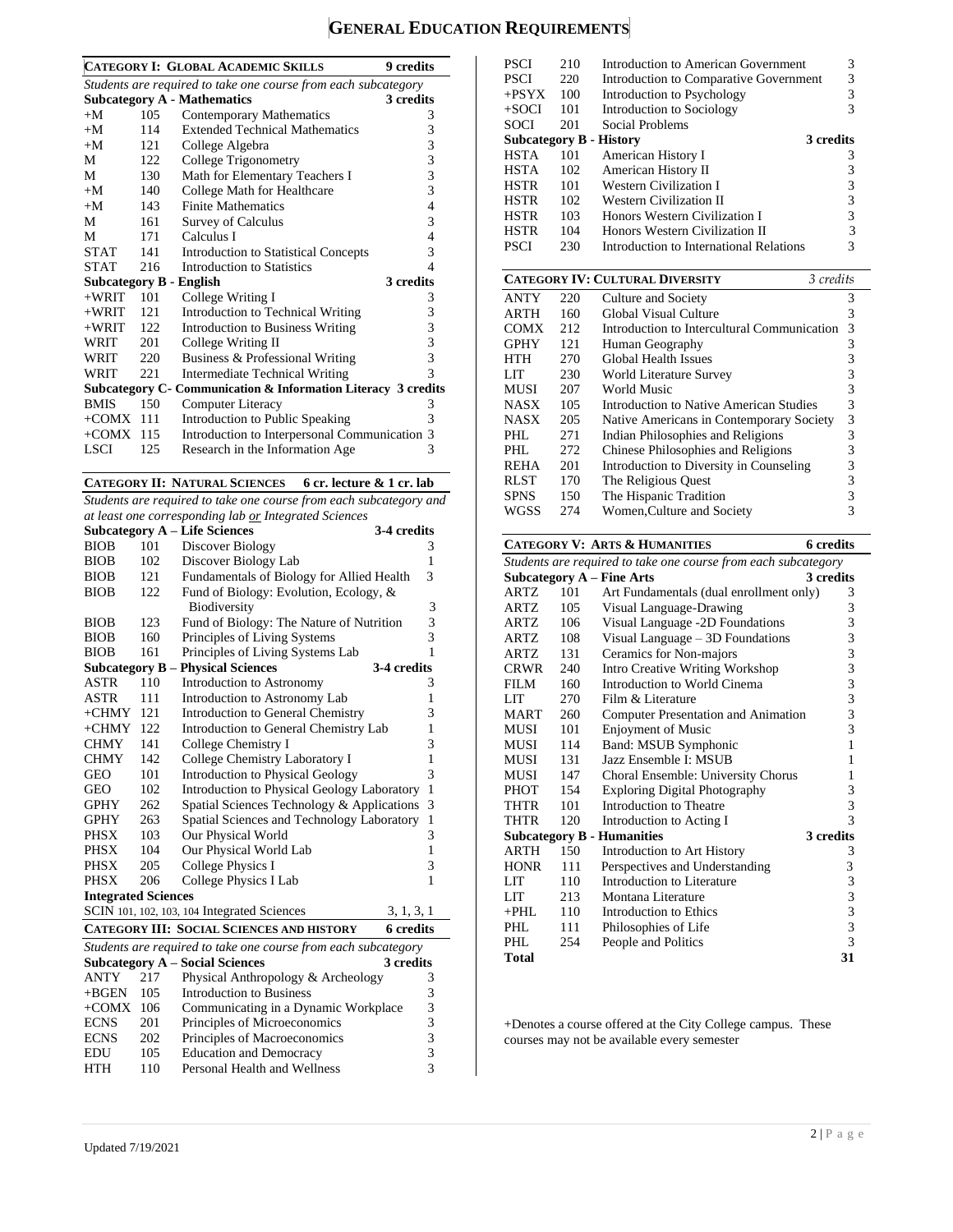**Academic Requirements:**

- **Earn a minimum of 60 credits with a cumulative grade point average of 2.00 or better.**
- **Satisfy the General Education requirements of Montana State University Billings.**
- **A minimum of 20 semester credits with 40 grade points must be earned at Montana State University Billings.**

| Course           | Credits | Grade | <b>Semester</b> | Equivalent |
|------------------|---------|-------|-----------------|------------|
| <b>Electives</b> |         |       |                 |            |
|                  |         |       |                 |            |
|                  |         |       |                 |            |
|                  |         |       |                 |            |
|                  |         |       |                 |            |
|                  |         |       |                 |            |
|                  |         |       |                 |            |
|                  |         |       |                 |            |
|                  |         |       |                 |            |
|                  |         |       |                 |            |
|                  |         |       |                 |            |
|                  |         |       |                 |            |
|                  |         |       |                 |            |
|                  |         |       |                 |            |
|                  |         |       |                 |            |
|                  |         |       |                 |            |
|                  |         |       |                 |            |
|                  |         |       |                 |            |
|                  |         |       |                 |            |
|                  |         |       |                 |            |
|                  |         |       |                 |            |
|                  |         |       |                 |            |
|                  |         |       |                 |            |
|                  |         |       |                 |            |
|                  |         |       |                 |            |
|                  |         |       |                 |            |
|                  |         |       |                 |            |

## **ASSOCIATE OF SCIENCE/ASSOCIATE OF ARTS**

| <b>Categories</b>                     | <b>Credits</b> | Earned Remaining |
|---------------------------------------|----------------|------------------|
| <b>General Education Requirements</b> | 31             |                  |
| Electives                             | 29             |                  |
| Total                                 | 60             |                  |

Transcript evaluation (if applicable) completed by: \_\_\_\_\_\_\_\_\_\_\_\_\_\_\_\_\_\_\_\_\_\_\_\_\_on \_\_/\_\_\_/\_\_\_\_\_

 $3 \mid P$ a g e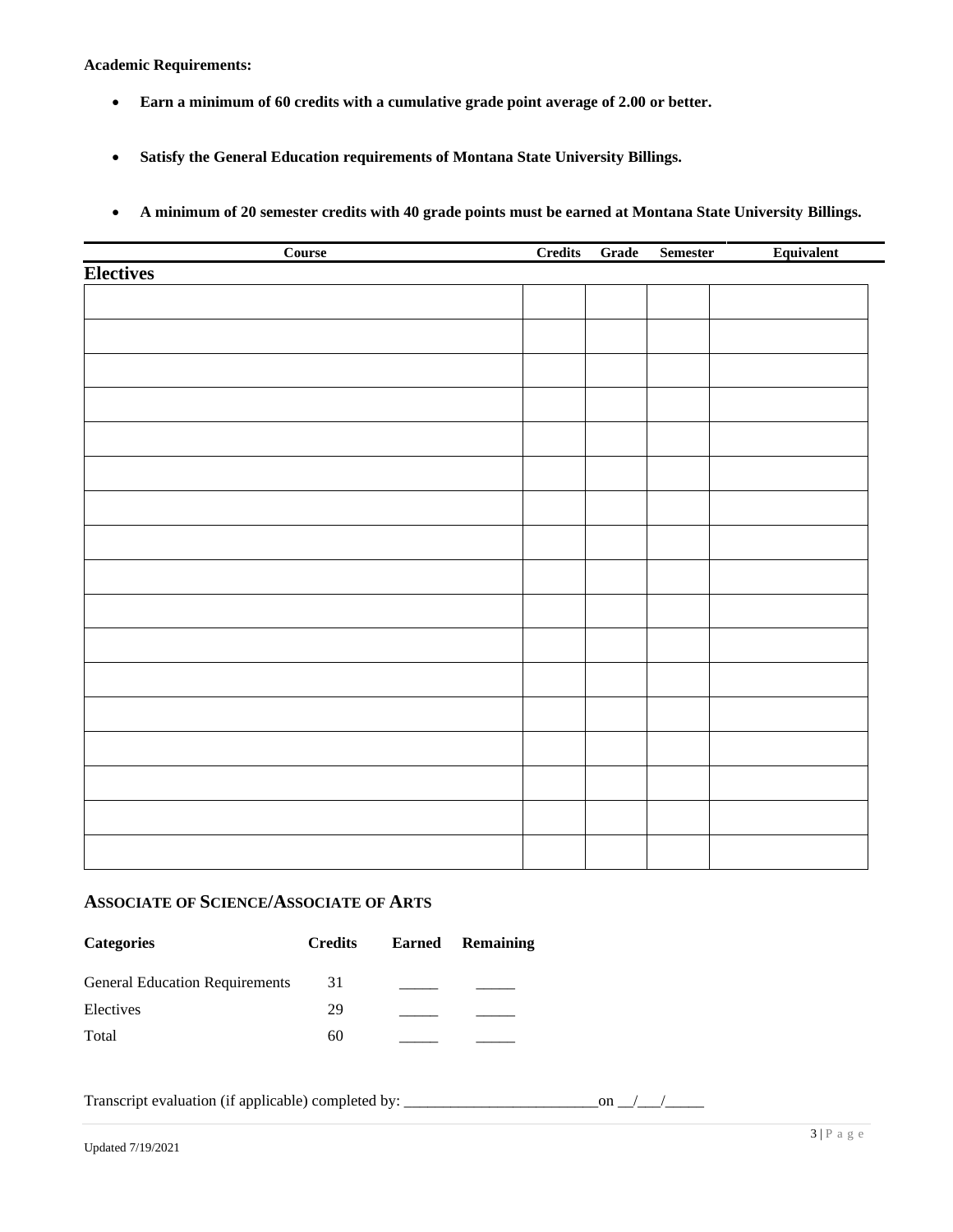## **Program Specific Information**

Students should know the following information:

- Students need to earn a minimum of 60 credits with a cumulative grade point average of 2.0 or better for this degree.
- A minimum of 20 semester credits out of the 60, must be earned through Montana State University Billings for this degree.
- Not all General Education classes will transfer over into an Associates of Applied Science degree or Certificate option.
- All 29 elective credits must be 100 level or higher courses. Below 100 level courses will not fulfill elective credits.